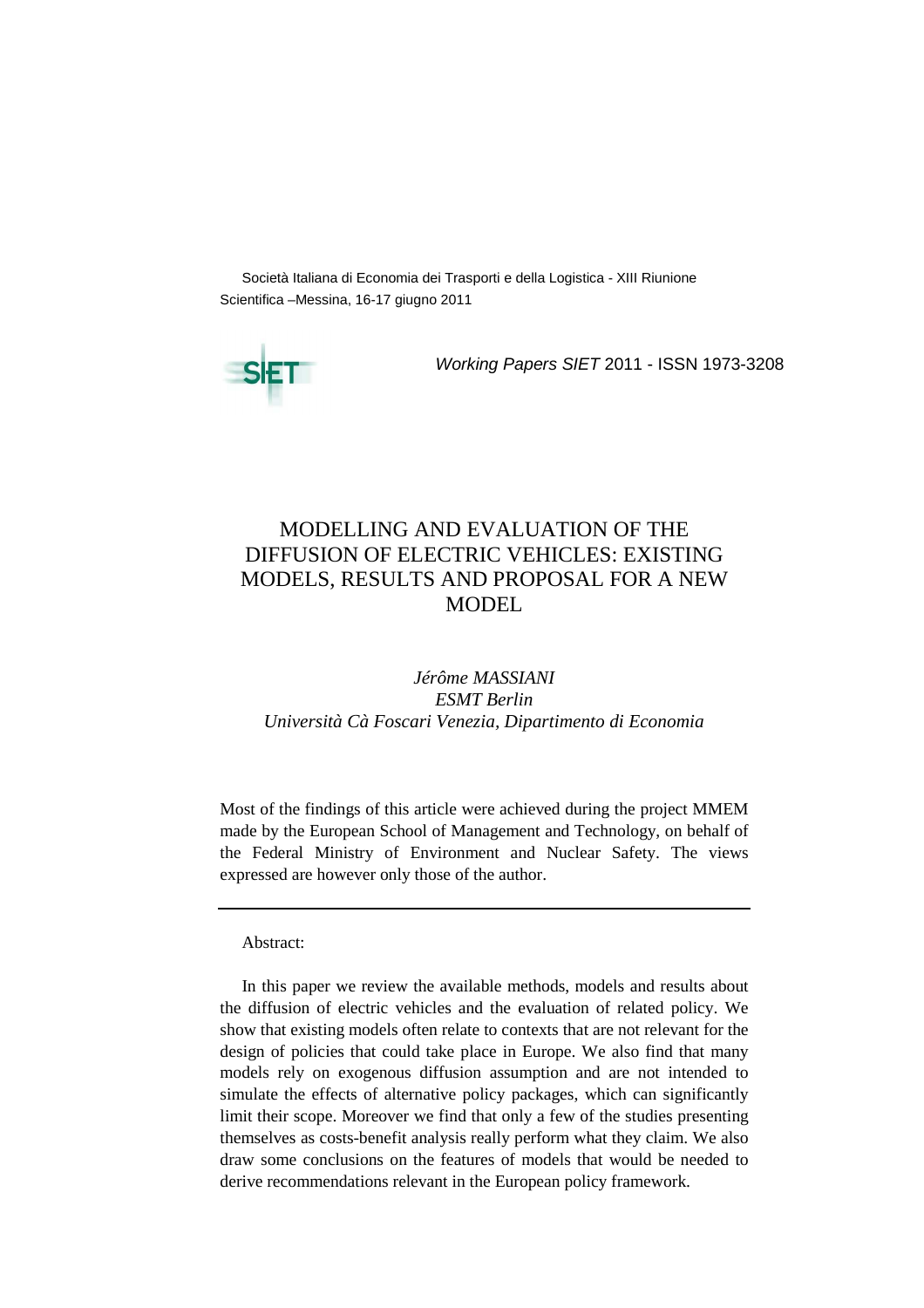### **1. Introduction**

Electric cars as an alternative to conventional internal combustion engines are becoming increasingly popular among policy makers as well as the general public since they supposedly appear as a way to address environmental issues as well as the rising prices of fossil fuels. In this context, a number of countries are considering ambitious policies in order to foster the diffusion of such technologies. It is however unclear how such policies can represent a welfare improvement i.e. if their social benefits are larger than their costs. This is already apparent considering the high costs of some measures decided in given countries (consider a 5000  $\epsilon$  premium proposed in numerous European countries) and the high targets of this policy (consider the target of 1 million vehicles in 2020 set by the German government). Such high targets and heavy costs should not, in themselves, be a sufficient rationale for rejecting these policies but they strongly suggest that they should be submitted to rigorous assessment.

In order to assess the validity of these policy packages, one needs to establish a consistent evaluation framework based on a realistic representation of the mechanisms leading to the diffusion of electric vehicles and a comprehensive representation of the costs and benefits that accrue to the different actors.

In this paper, we present the main existing models for the simulation of diffusion and for the evaluation of electric cars together with the main findings of Cost Benefit Analysis. In a conclusive section we propose a number of guidelines for future developments.

### **2. Existing models and results**

The literature regarding the diffusion of electric vehicles consists of several types of material: diffusion forecast (which typically provide the foreseen development of electric vehicles in a given context), models (that allow for large scale simulation of various policy scenarios), and evaluations (which provide results about the costs and benefits of policies). While these different materials should theoretically be interlaced, it is often found that they are quite distinct which makes it possible to proceed with our examination using this categorization.

### *Diffusion forecast*

As far diffusion forecast is concerned, the available material mainly consists of simplified market penetration forecasts based, mainly, on the Bass diffusion theory (a methodology defined in Bass (1969, 2004) and used recently for instance in Becker *et al* (2009)) or ad hoc Stated Preferences surveys (Achtnicht, 2008; Dagsvik et al., 2002; Mabit and Fosgerau, 2011). Some other studies (mainly carried out in a professional rather than a scientific context) rely on the concept of Total Cost of Ownership (TCO), an approach that, sometimes with some more extra complications, substantially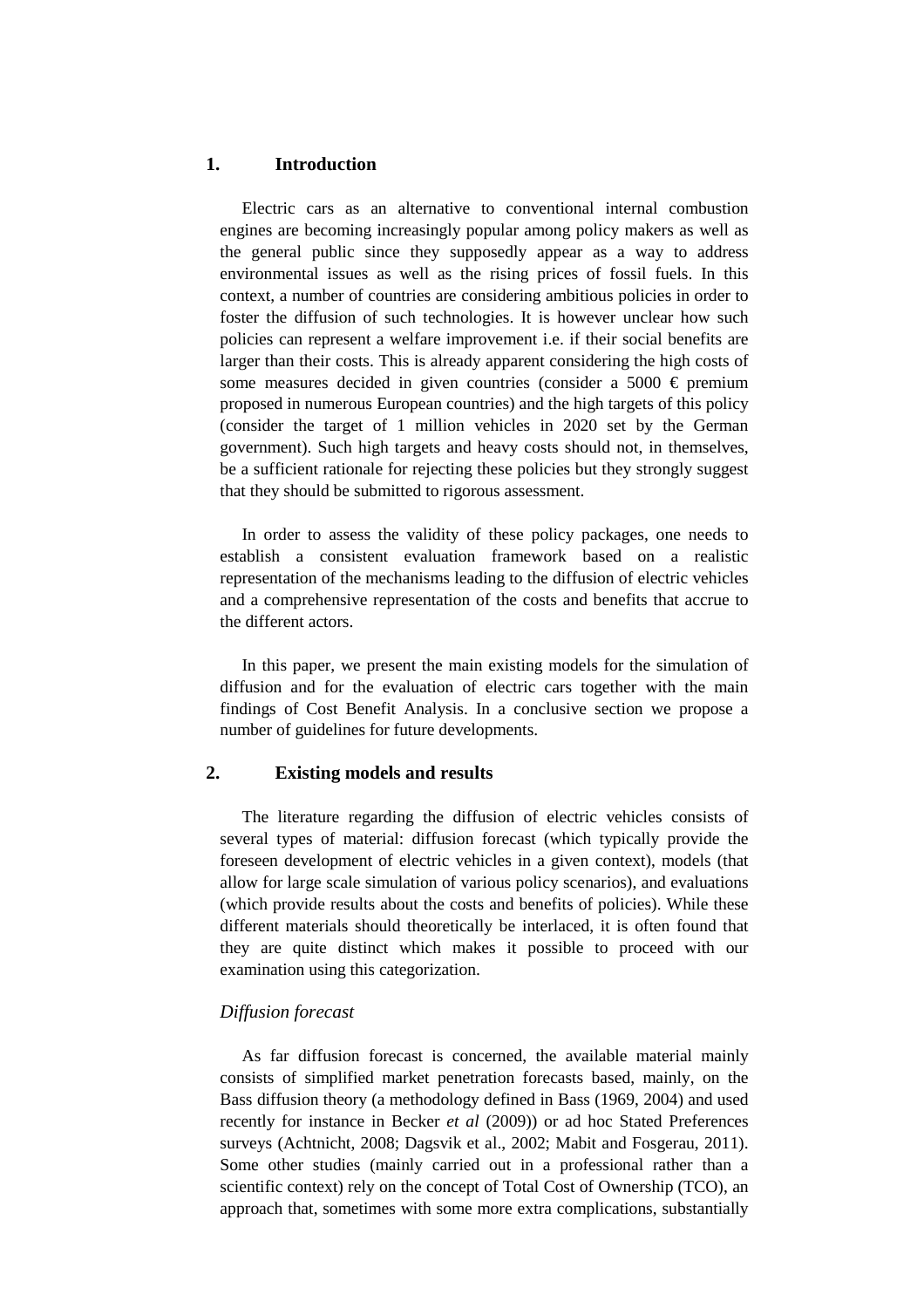assigns the demand to the most economical technology (for a critic of cost driven decision process see Turrentine and Kurani (2006)).

Bass diffusion models are a way to model mathematically the speed at which the potential market of a given technology is achieved based on two types of behaviors: *innovation* and *imitation*. Stated Preferences surveys, as far as they are concerned, are based on surveys that propose to consumers hypothetical products (for instance a gasoline car with a given range and fuel costs, together with an electric car with different performances) and obtain information on how much consumer preferences are sensitive to the different features (for instance: range, fuel cost). This information is then used to simulate consumer purchase behavior when products with given characteristics are introduced in the market.

#### *Forecast and evaluation models*

Another important body of literature relates to models. **Errore. L'origine riferimento non è stata trovata.** indicates the most relevant models available to forecast and evaluate the diffusion of electric vehicles. Such models can prominently be illustrated by the U.S. project Transition toward Alternative Fuel Vehicles (TAFV: (Greene, 2001)) and its successor (AVID, (Santini and Vyas, 2005a)).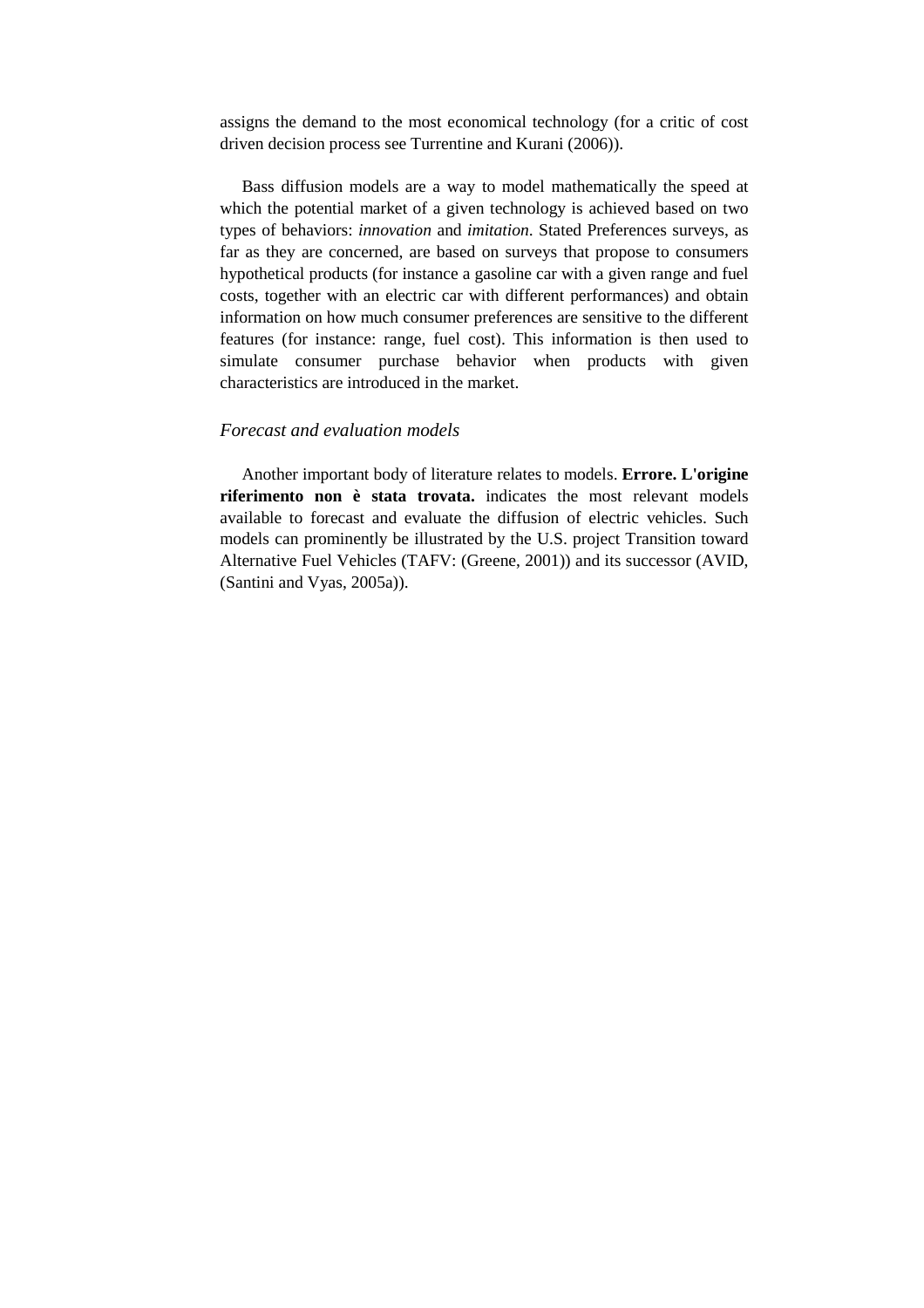| Model                        | <b>Country - Time</b> | <b>Type of model</b>         | <b>Market diffusion approach</b>       | <b>Observation</b>                                       |
|------------------------------|-----------------------|------------------------------|----------------------------------------|----------------------------------------------------------|
|                              | frame                 |                              |                                        |                                                          |
| <b>TAFV</b>                  | <b>USA</b>            | economic<br>welfare<br>Micro | Discrete choice model. Coefficients    | High<br>level of resolution<br>among                     |
| (Greene, 2001)               |                       | maximization model           | derived from microeconomics and,       | technologies and fuel types                              |
| (and AVID),                  |                       |                              | partly, economic data                  |                                                          |
| (Santini and Vyas, 2005b)    |                       |                              |                                        |                                                          |
| VISION                       | USA-                  | Spreadsheet model            | market<br>Exogenous<br>penetration     | Diffusion pattern is strongly driven by                  |
| (Singh <i>et al.</i> , 2003) | until 2050            |                              | assumption for different technologies  | numerous exogenous assumptions                           |
| (see also VISION CA)         |                       |                              |                                        |                                                          |
| Smart Garage (RMI)           | <b>USA</b>            | Spreadsheet model            | Bass diffusion with exogenous 50 %     | Strong focus on time pattern of battery                  |
|                              | 2010-2030             |                              | potential                              | reload                                                   |
| <b>AECOM</b>                 | Australia             | Market penetration forecast  | <b>Synthetic Utility Function</b>      |                                                          |
| (AECOM Australia, 2009)      | <b>Until 2040</b>     |                              |                                        |                                                          |
| CalCars                      | California            | Market and policy simulation | Nested multinomial logit for ownership |                                                          |
| (Kavalec, 1996)              | 1994-2015             | model                        | and technology choice based on RP and  |                                                          |
|                              |                       |                              | SP data                                |                                                          |
| <b>IPTS</b><br>transport     | 20<br>developed       | System dynamics              | Weibull distribution based on costs, + | Implemented in Vensim                                    |
| technologies<br>model        | countries: up to      |                              | Wood algorithm to take into account    |                                                          |
| (Christidis et al., 2003)    | 2020                  |                              | capacity constraints                   |                                                          |
| Vector21                     | Germany               | Extended TCO approach        | TCO+wtp for "advanced vehicles"        | Model includes 9 technologies and 900                    |
| (Mock et al., 2009)          | <b>Until 2030</b>     |                              |                                        | customer types.                                          |
|                              |                       |                              |                                        | BEV diffusion is exogenously limited                     |
|                              |                       |                              |                                        | (for instance to 50 % for small cars) to                 |
|                              |                       |                              |                                        | reflect range limitation                                 |
| <b>ASTRA</b>                 | EU 27:                | dynamics<br>model<br>System  | Discrete choice model. MNL             | Implemented in Vensim.                                   |
| (IWW et al., 2000)           | until 2050            | integrating<br>macroeconomic |                                        | choice<br>calibrated<br><b>Discrete</b><br><sub>on</sub> |
|                              |                       | transport and environment    |                                        | diesel/gasoline competition 1990-2006                    |

Table  $1$  – main existing models for the forecast and evaluation of electric car diffusion<sup>1</sup>

 $\mathcal{L}$ 

 $1$  Other existing transport models were not considered in this table (for instance Transtools. Tremove) as they offer limited knowledge about.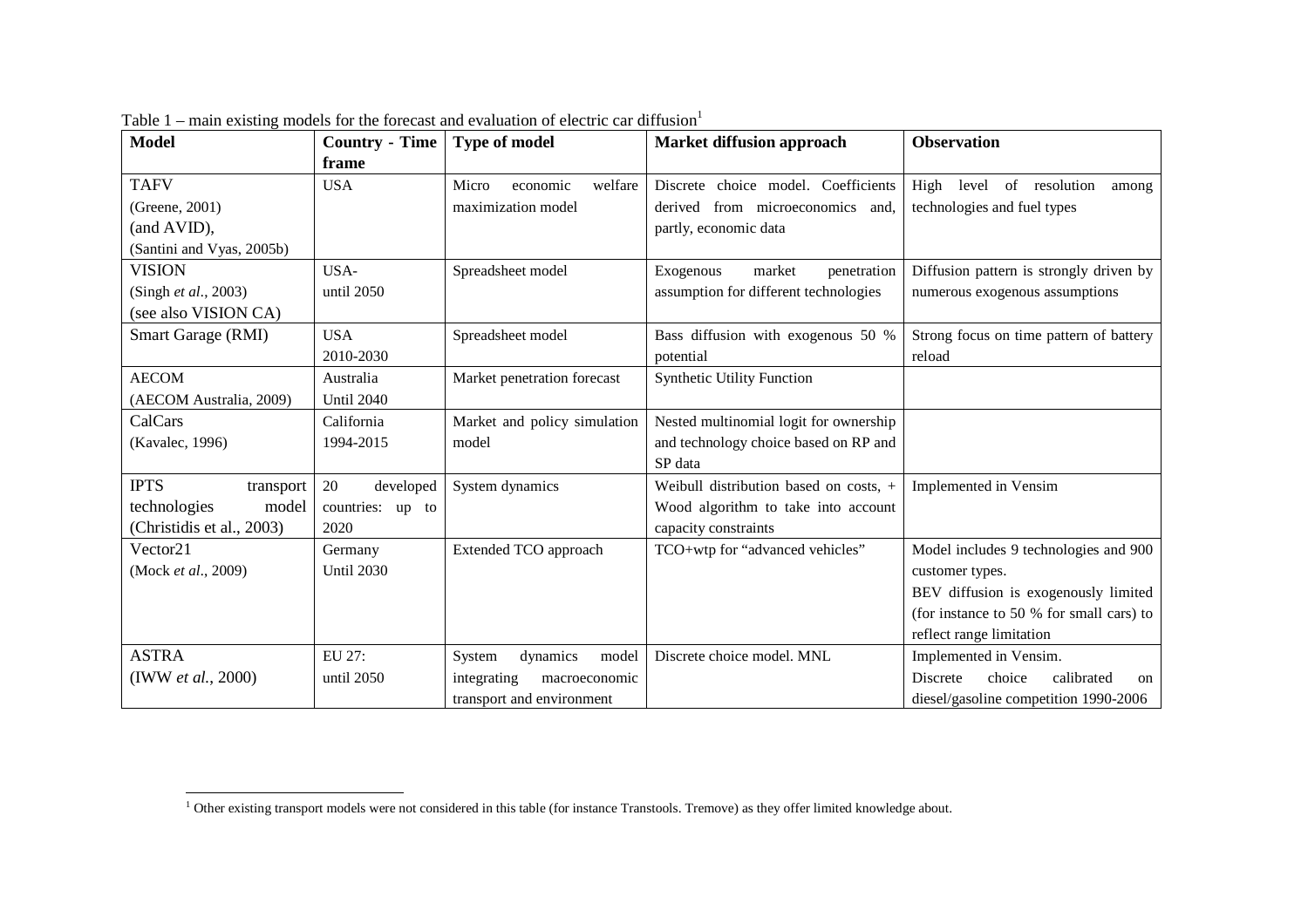### *Electric car evaluation*

Apart from these models, which concentrate on the market penetration, the literature also proposed a number of studies labeled as "cost benefit analysis" of electric vehicles. Most of the studies falling into this category actually use this terminology improperly, at least to our view, as they consider the costs and benefits to car users only (Simpson, 2006), or alternatively, the industry, or government agency (Kosub 2010), or sometimes omitting the externality component of the COBA (Draper *et al.*, 2008) negating the intrinsic holistic view of cost benefit analysis that should consider costs and benefits to society as a whole.

Some studies however take a broader view on the topic. Kazimi investigates the effect of electric and alternative fuel vehicles on air quality in the Los Angeles area and provides the \$ value of the related benefits (Kazimi, 1997a; Kazimi, 1997b). This analysis does not, however, compare benefits against costs. Funk and Rabl analyses the private and social (= private + external) km costs of electric against gasoline and diesel vehicles in France (Funk and Rabl, 1999; Rabl, 2002). Their findings indicate that while the total costs of EV are higher than diesel, they are not generally lower than gasoline cars. Carlson and Johansonn-Stenman analyze the social costs and benefits of the introduction of Hybrid technology among small cars in Swedish towns (Carlsson and Johansson-Stenman, 2003). Their main finding is that, due to the difference in taxation between electricity and fuel, the development of EV will cost more to society than it will benefit (through the reduced environmental externality). Such results can however be found controversial. While their assumption of no burden cost of taxation is supported by solid arguments, their other crucial assumption that reduced tax revenues is a cost to society is controversial and not aligned with the standards of Cost Benefit Analysis as it constitute a mere transfer between economic agents<sup>2</sup>. Keefe, Griffin and Graham examined the private as well as the total (private + externalities) costs and benefits of new fuels in the US (Keefe *et al.*, 2007). The scope of their research for the current policy process is however limited in that they

<sup>&</sup>lt;sup>2</sup> In a personal communication, the authors provide some arguments on why there approach would be valid even considering that taxation is fundamentally a transfer between agents.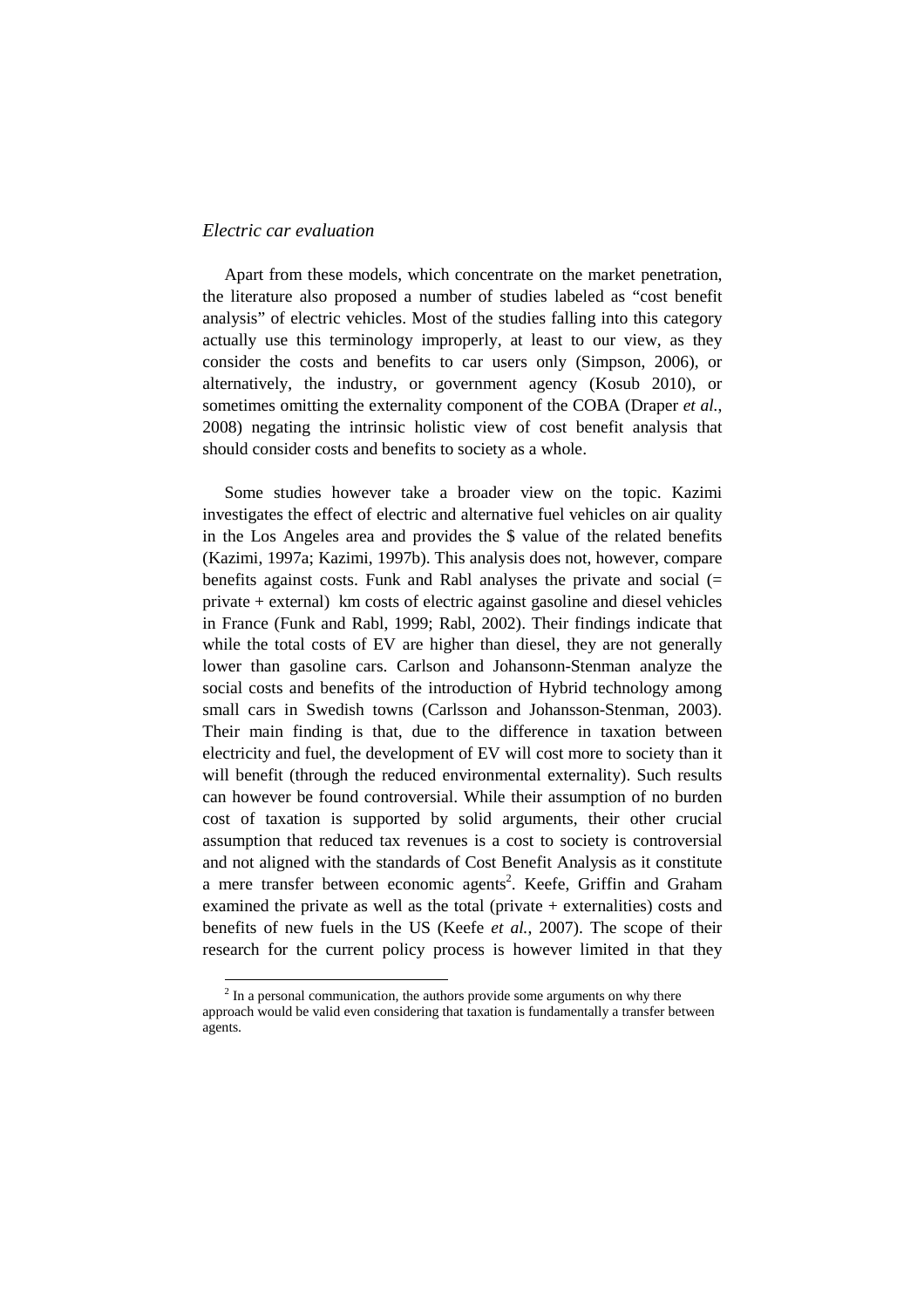consider hybrid vehicles (parallel to "advanced diesel", and E85) as the only electrified technology. Interestingly, their analysis aims at integrating novel elements in a Cost Benefit Analysis framework like: the impact of reduced oil consumption on US energy security, the rebound effect (increase in vehicle miles travelled when cheaper travelling technologies are made available). Their finding is that "*measured by NPV, the diesel is the most promising alternative*" a statement that would seem provocative in a number of contexts (as, typically, in European ones) but whose scope is limited for the current policy discussion due to the limited set of technologies considered and to the specificity of the Californian context.

PriceWaterhouseCoopers also produced Costs Benefit Analysis of EV fleet deployment in Austria (PriceWaterhouseCoopers, 2009). This study takes into account changes in taxation, imports, energy consumption, and infrastructure investments (charging stations, energy plants). While this study provides interesting insights (for instance showing that, in what can be understood as a no policy scenario, the effect of EV diffusion on public budget is substantially neutral), it fails to recognize the fact that COBA should treat as generally neutral transfers between agents<sup>3</sup> and erroneously associate costs and benefits to decrease/increase in general taxation.

In Australia, AECOM performed a simplified Cost Benefit Analysis of various policy scenarios in New South Wales (AECOM Australia, 2009). Costs relate to purchase and operating costs of the vehicles. Benefits relate to Green House Gas and mostly, air pollution. The three scenario policies that are considered can strongly increase the net benefits of electric vehicles diffusion. Such a result however constitutes a remote prospect as the Net Present Value of policies usually becomes positive only in years after 2030.

As can be observed from this synopsis of previous studies, the number of available analysis is quite reduced when considering the policy relevance of the issues and the number of countries which actually are considering Electric Vehicles policy. Apart from the general need of keeping up with the pace of technological development and to generate results in other contexts than the few investigated areas (Paris, Swedish towns, California,

<sup>&</sup>lt;sup>3</sup> With a provision for second order effects as reflected for instance opportunity costs of public costs.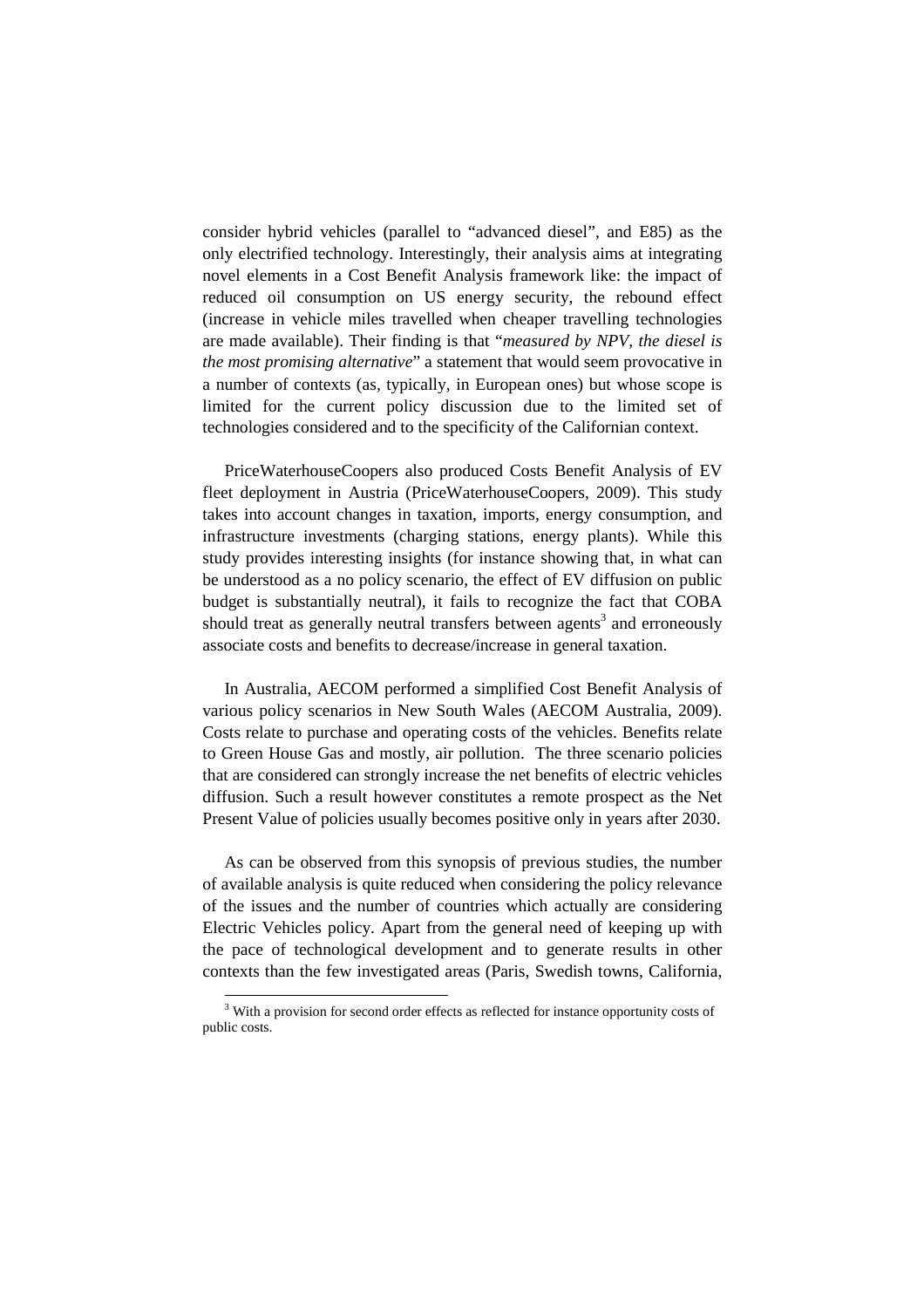New South Wales, Austria, Australia) the existing results need to be complemented with further investigations.

First, one needs to take into account the linkages of Electric Vehicles development with further economic impacts, and with related (acknowledgedly speculative) employment effects. Policy makers have a strong focus on the so-called "indirect effects" and employment effects. In the absence of sound, micro-founded analysis, the policy making process can easily be occupied by fuzzy, policy driven, lobby produced figures which call for more rigorous analysis.

Second, there are some other issues on how " $global$ " benefits like  $CO<sub>2</sub>$ emissions should be accounted for in a Cost Benefit Analysis with national scope.

Third, more fundamentally, few of these models (Aecom is an exception, Keefe as well but with the narrow perspective of the costs and benefits to a public agency) are really policy valuation tools that would compare the outcomes of policy scenarios with a properly defined reference scenario. Most of them concentrate on examining the impact of an (often exogenous) EV diffusion. So they evaluate the benefits of some (undefined) technology development while arguably, what is relevant is not what is the cost/benefit of the apparition of a new technology, but how a policy can improve welfare by influencing this development. What is needed is a tool that simulates the effects of policy packages based on a set of incentives consistent with the policy currently considered by policy makers (Kley et al., 2010).

## **3. Conclusion**

In this paper, we have reviewed the existing models and results for the forecast of electric and alternative fuel vehicles and the evaluation of related policies. We have found that a number of models are available. They basically relate to three paradigms: TCO, SP surveys and Bass diffusions models with a limited number of additional, heterodox, approaches.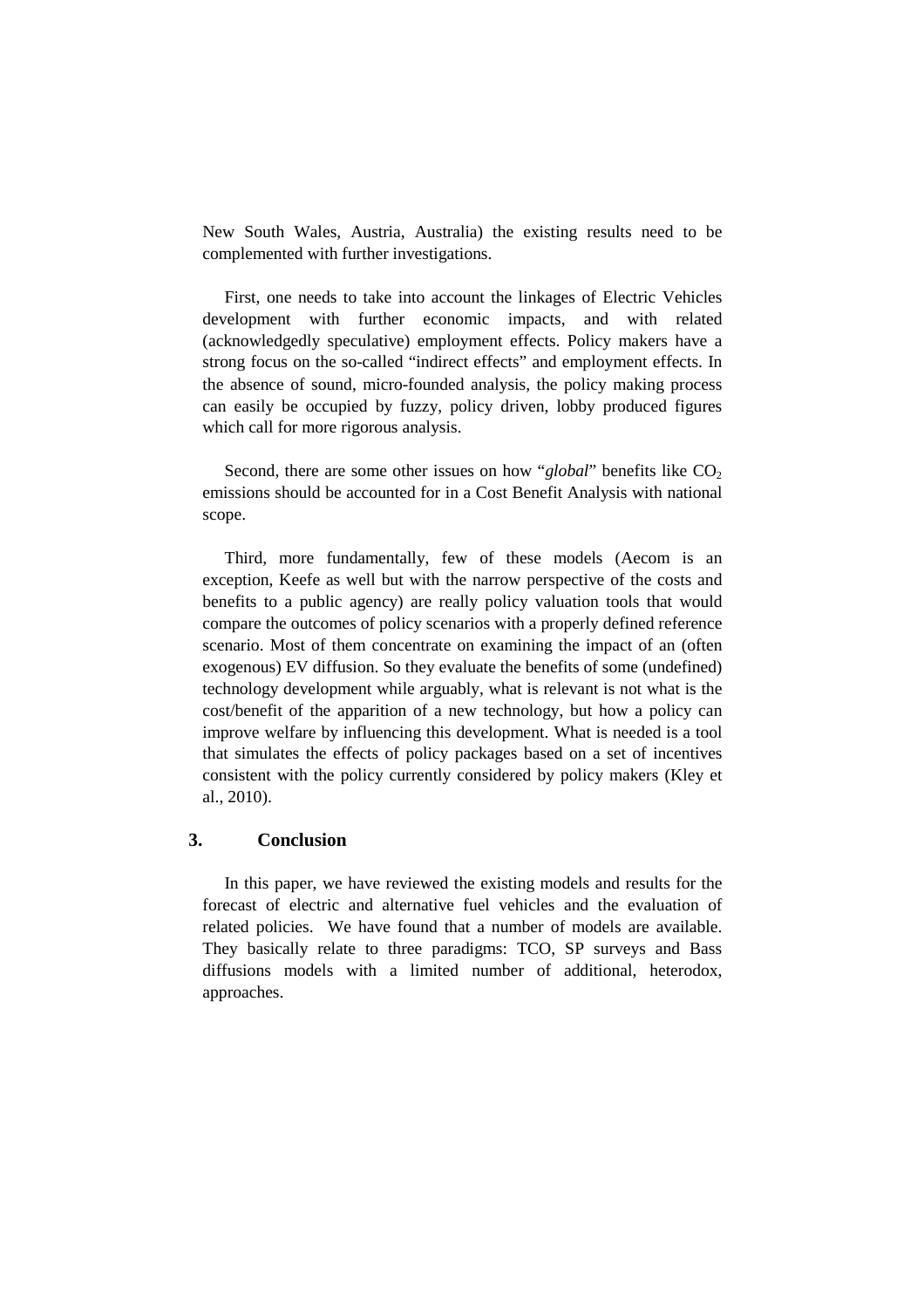We found that most of the models available for the diffusion of Electric Vehicles relate to the North American context and/or provide limited insights into the relevant policy issues for European countries. Eventually we found that the Cost Benefit Analysis of Electric Vehicle policy is still incipient as, to our best knowledge, notwithstanding the quality and relevance of the works we have quoted in this article none of them constitute a satisfactory and comprehensive evaluation framework for EV policies in European countries.

 This picture suggests that the community of applied economists should dedicate efforts to the extension of existing models focusing on a few features. Apart from the need to develop relevant and consistent evaluation tools, one can propose a number of modeling features that should be considered in order to make the diffusion mechanisms, and correspondingly, the policy recommendations, more realistic.

First, there is a general need to develop adequate modeling and evaluation tools for the European context: many of the existing models have been developed for an American context and provide little insights about the evolution that can take place in Europe.

Second, we find that a stronger focus should be made in the model development about market diffusion mechanisms. In many of the existing models, diffusion is exogenous, which makes it virtually impossible to make policy assessment. In other models, we find that the adequacy of the behavioral parameters is questionable: whether it is based on a given SP survey that can prove very idiosyncratic, or whether it is calibrated on a very limited set of data (like diesel/gasoline market shares). Additionally, one should consider how the diffusion theory insights should be integrated together with discrete choice models. There is a wide discrepancy between the meaning that marketing science gives to SP based market shares estimates and the meaning given to these estimates by transport scientists. How these two diverging approaches should be reconciled is still on the agenda of transport modelers and marketing scientists.

Third, one should consider that most of the existing models present limited interactions with the energy sector, while this sector will certainly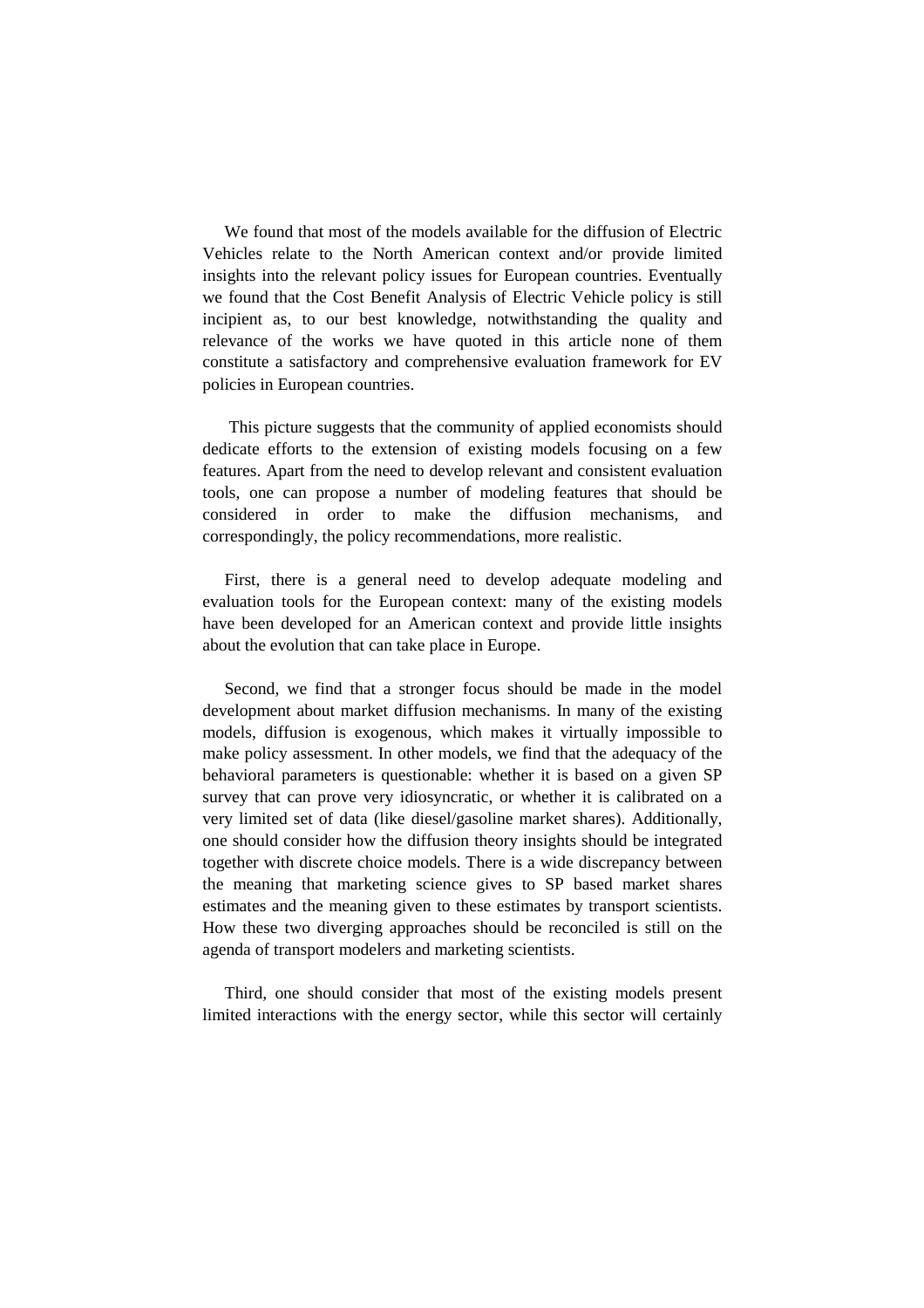be impacted by the development of EV and reversely some policy measures will probably be implemented through the energy sector (consider refueling stations). Similarly to energy sector, we also reckon that more attention should be dedicated to car industry and to the  $CO<sub>2</sub>$  emissions standard that this industry will have to face due to EU/443 regulation. Such a change in the regulatory setting is felt to be a major change in the car market and may constitute a strong input to EV diffusion. In this context it is fair to state that the modeling of EV diffusion should explicitly take into account the effects of this regulation on the car industry and indirectly on car market.

It is our view that, taking into account these indications, evaluation models could become a relevant tool for the definition of EV development policies in European countries.

#### **References**

- Achtnicht, M. (2008). German Car Buyers' Willingness to Pay to Reduce Co<sub>2</sub> Emissions, SSRN eLibrary.
- AECOM Australia, (2009). Economic Viability of Electric Vehicles. for the Department of Environment and Climate Change, pp. 88.
- Bass, F.M. (1969). "A New Product Growth for Model Consumer Durables". *Management Science*, 15(5): 215-227.
- Bass, F.M. (2004). "Comments on 'A New Product Growth for Model Consumer Durables: The Bass Model". *Management Science*, Vol. 50(No. 12): 1833-1840.
- Becker, T.A. Siduh, I. and Tenderich, B. (2009). Electric Vehicles in the United States A New Model with Forecasts to 2030. Center for Entrepreneurship & Technology (CET). University of California, Berkeley.
- Carlsson, F. and Johansson-Stenman, O. (2003). Costs and Benefits of Electric Vehicles. *Journal of Transport Economics and Policy*, 37(1): 1-28.
- Christidis, P., Hidalgo, I. and Soria, A. (2003). *Dynamics of the introduction of new passenger car technologies: The IPTS transport technologies model*. EUR 20762 EN, Joint Research Center.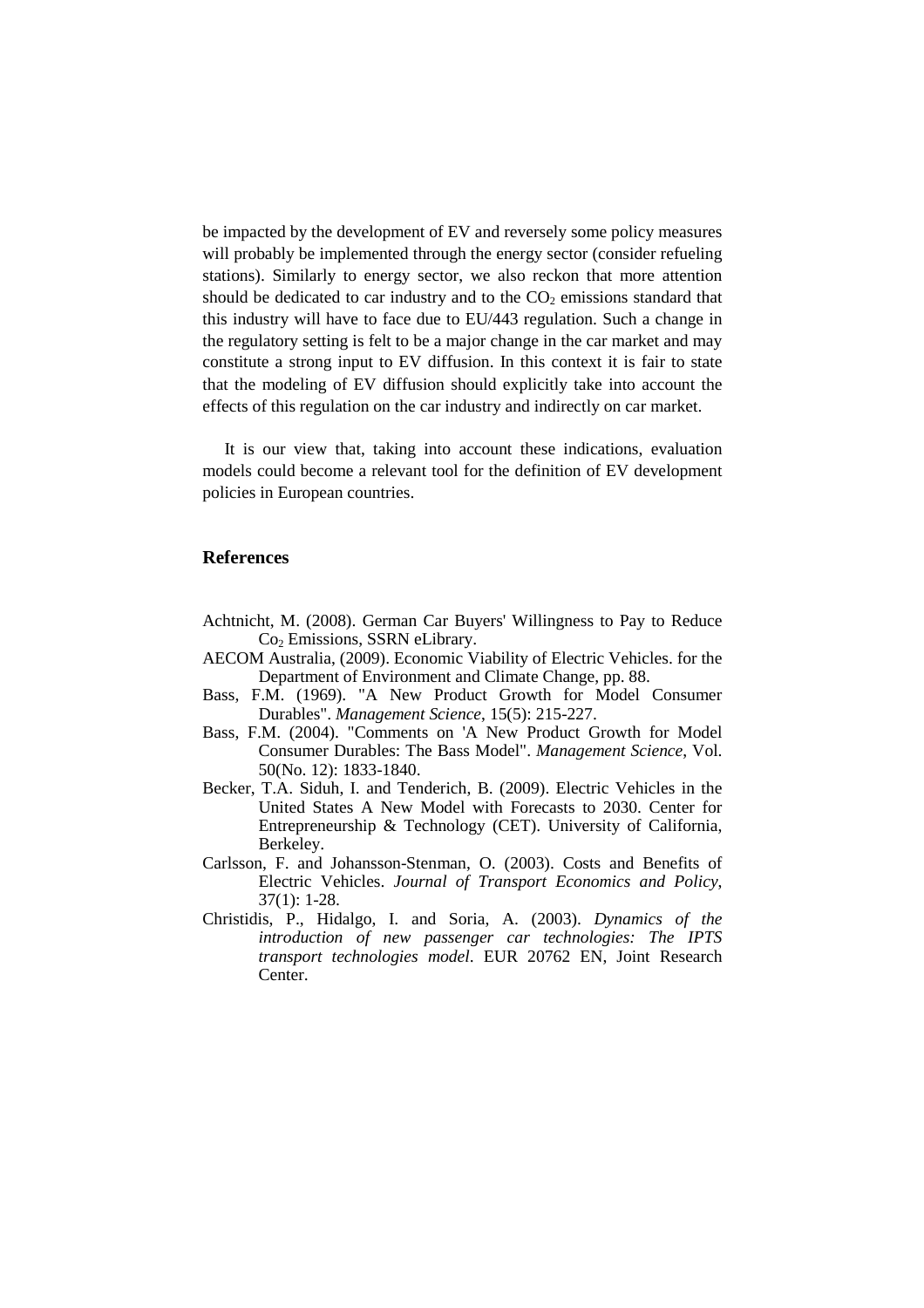- Dagsvik, J.K., Wennemo, T., Wetterwald, D.G. and Aaberge, R. (2002). "Potential demand for alternative fuel vehicles". *Transportation Research Part B*: Methodological, 36(4): 361-384.
- Draper, M., Rodriguez, E., Kaminsky, P., Sidhu, I. and Tenderich, B., (2008). Economic Impact of Electric Vehicle Adoption in the United States, University of California Berkeley.
- Funk, K. and Rabl, A. (1999). "Electric versus conventional vehicles: Social Costs and Benefits in France". *Transportation Research Part D: Transport and Environment*, 4: 15.
- Greene, D.L. (2001). TAFV Alternative Fuels and Vehicles Choice Model Documentation. Center for Transportation Analysis, Oak Ridge National Laboratory.
- IWW, TRT, ME&P and CEBR, (2000). Final Report of ASTRA (Assessment of Transport Strategies) on behalf of the European Commission DG VII. Karlsruhe.
- Kavalec, C. (1996). CALCARS: The California Conventional and Alternative Fuel Response Simulator - A Nested Multinomial Logit Vehicle Demand and Choice Model, California Energy Commission.
- Kazimi, C. (1997a). "Evaluating the Environmental Impact of Alternative-Fuel Vehicles." *Journal of Environmental Economics and Management*, 33(2): 23.
- Kazimi, C. (1997b). "Valuing Alternative-Fuel Vehicles in Southern California". *American Economic Review*, 87(2): 7.
- Keefe, R., Griffin, J. and Graham, J.D. (2007). The Benefits and Costs of New Fuels and Engines for Cars and Light Trucks, Pardee RAND Graduate School, Santa Monica, California.
- Kley, F., Wietschel, M. and Dallinger, D. (2010). Evaluation of European electric vehicle support schemes, Fraunhofer ISI, Karlsruhe.
- Kosub, J. (2010). Transitioning to a Greener Fleet: A Cost-Benefit Analysis of a Vehicle Fleet Program at the Texas General Land Office in Austin, Texas, Texas State University - San Marcos.
- Mabit, S.L. and Fosgerau, M. (2011). "Demand for alternative-fuel vehicles when registration taxes are high". *Transportation Research Part D: Transport and Environment*, 16(3): 225-231.
- Mock, P., Hülsebusch, D., Ungethüm, J. and Schmid, S.A. (2009). Electric vehicles - A model based assessment of future market prospects and environmental impacts, Stavanger, Norway.
- PriceWaterhouseCoopers, (2009). The impact of electric vehicles on the energy industry.
- Rabl, A., (2002). Analyse coût-bénéfice d'une voiture propre: méthodologie et application à la voiture électrique, Centre d'Energétique, Paris.